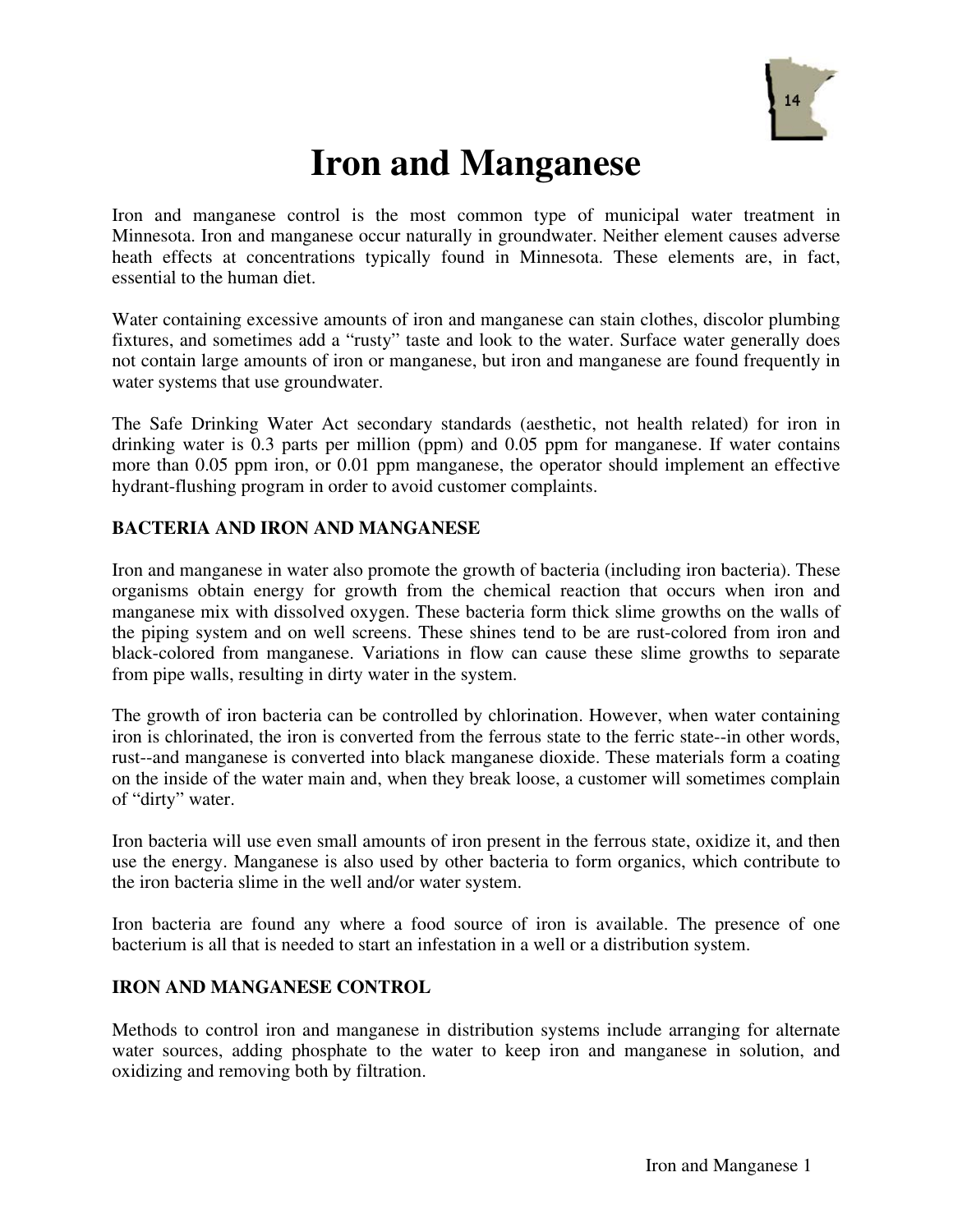

# **Alternate Sources**

In some situations, abandoning a well and drilling a new one into an aquifer with a lower iron or manganese concentration may be cost-effective. It may also be possible to blend the water from the well with the high concentrations with water from another source with lower concentrations.

# **Phosphate Treatment**

Phosphate can be added at the source to mask the effects of elevated iron concentrations in the distribution system. This is effective when the water contains less than 0.3 ppm of iron or 0.1 ppm of manganese. Phosphate delays the precipitation of oxidized manganese and iron, thereby greatly reducing the layer of scale that forms on the pipe. The effect is called sequestration. The iron or manganese ion is surrounded by a chain of phosphate molecules and is not allowed to precipitate in the water.

Pyrophosphate, tripolyphosphate, and metaphosphate may be effective as iron and manganese sequestering agents. However, the most effective seems to be sodium phosphate in low concentrations. The proper dose and type of phosphate should be selected only after bench-scale testing is performed by a qualified technician or consultant.

Phosphate feed points should be separated from the chlorine injection point by as much distance as possible. The phosphate feed point should also be ahead of the chlorine injection point. If phosphate is fed after chlorine, there is a possibility the iron and manganese will be oxidized by the chlorine before sequestering can take place causing iron and manganese precipitates to be pumped out into the distribution system.

Feed equipment used for phosphate addition is similar to equipment used to feed fluoride. It consists of a storage tank, solution tank, feed pump, and controller to pace the feed rate. The storage tank and solution tank must contain at least 10 ppm of free chlorine residual to prevent bacterial growth in the phosphate solution (phosphate is an excellent food source for bacteria).

Phosphate solutions can be made up from powder in a saturator similar to the one used to make dry-fluoride solutions (see Fluoridation). Phosphate solutions



containing more than one-half pound of phosphate per gallon (60 ppm) may be very viscous. It is important that any solution be fed within 48 hours of its production. Polyphosphates tend to break down into orthophosphate, which is much less effective in preventing manganese deposits.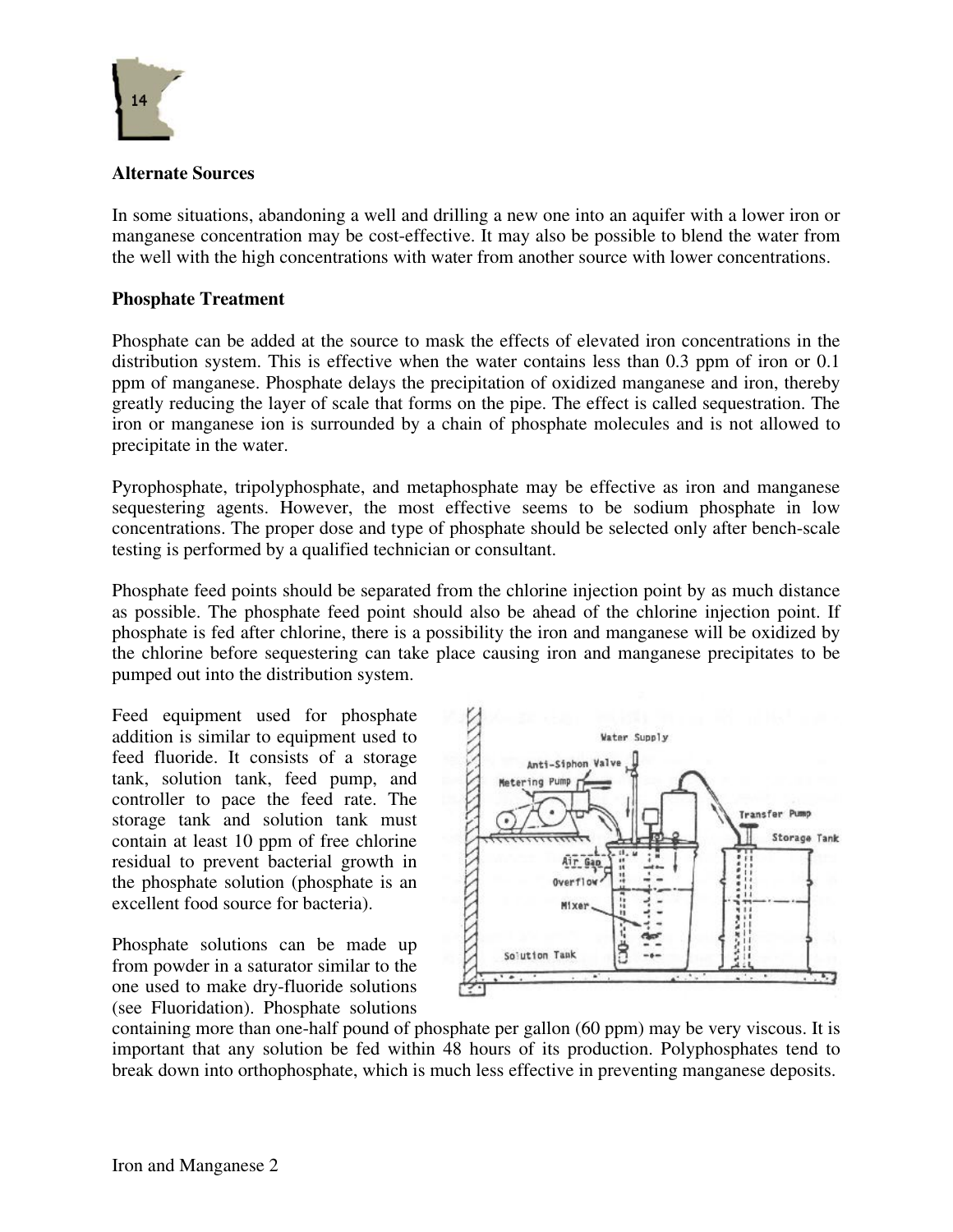

The amount of phosphates required to sequester iron and manganese generally has to be approximately two parts actual phosphate (as product) for one part of iron and manganese. It is also important to remember that a chlorine residual must be maintained throughout the distribution system to control bacterial growth. The chlorine residual should be greater than 0.2 ppm at the most distant part of the system.

If the total detention time in the distribution system exceeds 72 hours, the phosphates may break down and release the iron and manganese in the outer portions of the system. If the detention is exceeded, the iron or manganese problem may not be resolved with phosphate.

# **Removal by Ion Exchange**

Ion exchange may also remove iron and manganese (typically used in home softening). If the water has not been exposed to oxygen, the resins in the softener will remove the iron and manganese ions from the water. If the water contains any dissolved oxygen, the resin can be fouled with iron and manganese deposits. The resin can be cleaned, but the process is expensive and the capacity of this resin is reduced with each cleaning. This method is not recommended for municipal treatment.

#### **Removal by Iron and Manganese Filtration**

Removing iron and manganese from drinking water instead of sequestration it is recommended if the water contains over 0.3 ppm of iron or 0.05 ppm of manganese. These elements can be removed during softening with lime, but most commonly iron and manganese is removed by filtration after oxidation (with air, potassium permanganate, or chlorine).

Gravity and pressure filters are both used, with pressure filters being the more popular.

The operator should frequently check to see that all the iron in the water entering the filter has been converted to the ferric (or insoluble particulate) state. The operator collects a water sample, passes it through a filter paper, and runs an iron test on the clean, filtered water (filtrate). If no iron is present, it has all been oxidized and is being removed in the filtration process. If iron is found in the filtrate, oxidation has not been complete and some of the iron will pass through the filter and end up in the treated water. In this case, the operator should consider adjustments to the oxidation process.

Most iron removal filters are designed so that the filters are backwashed based on head-loss on the filter. If iron breakthrough is a problem, the filters will have to be backwashed more frequently. Accurate records will reveal when breakthrough is expected so that the operator can backwash before it is likely to occur.

#### Oxidation with aeration

Iron is easily oxidized by atmospheric oxygen. Aeration provides the dissolved oxygen needed to convert the iron and manganese from ferrous and manganous (soluble) forms to insoluble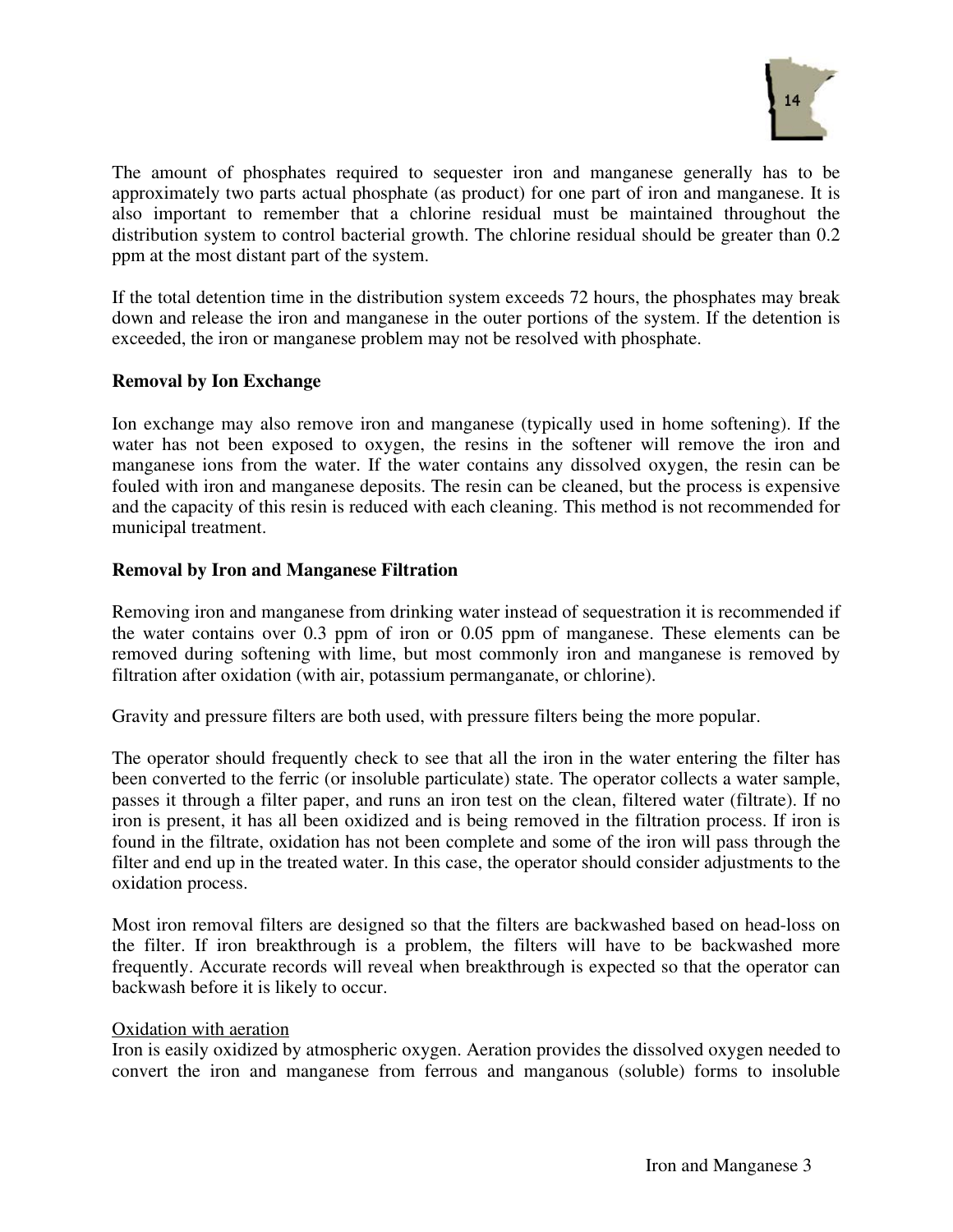

oxidized ferric and manganic forms. It takes 0.14 ppm of dissolved oxygen to oxidize 1 ppm of iron, and 0.27 ppm of dissolved oxygen to oxidize 1 ppm of manganese.

Aeration requires careful control of the water flow through the process (see Aeration chapter). If water flow is too great, not enough air is applied to oxidize the iron and manganese. If water flow is too small, the water can become saturated with dissolved oxygen and, consequently, become corrosive to the distribution system. Corrosive water may lead to increased lead and copper levels at customers' taps.

During aeration, slime growths may develop on the aeration equipment, and if these growths are not controlled, they can produce taste and odor problems in the water. The growth of slime can be controlled by adding chlorine at the head of the treatment plant. The process should be inspected regularly to catch problems early.

A detention basin can be provided after aeration to allow complete oxidation. These basins should be cleaned regularly to avoid sludge accumulation. Detention time can also be provided with head on the filters rather than requiring a separate tank. Detention time before filtration should be at least 20 minutes, more if possible. The pH of the water influences how much time is needed for the reaction to be completed. After oxidation of the iron and manganese, the water must be filtered to remove the precipitated iron and manganese.

Oxidation of iron and manganese with air is by far the most cost-effective method since there is no chemical cost; however, there are disadvantages. The oxidation process can be slowed and the reaction tank has to be quite large (if there are high levels of manganese). In addition, small changes in water quality may affect the pH of the water and the oxidation rate may slow to a point where the plant capacity for iron and manganese removal is reduced.

# Oxidation with chlorine

Iron and manganese in water can also be oxidized by chlorine, converting to ferric hydroxide and manganese dioxide. The precipitated material can then be removed by filtration. The higher the amount of chlorine fed, the more rapid the reaction. Most treatment plants use  $1 - 2$  parts of chlorine to 1 part of iron to achieve oxidation.

When using this process on water containing organics such as Total organic carbon (TOC) or natural organic material (NOM), the likelihood of creating disinfection by-products (DBPs) increases.

# Oxidation with permanganate

Using potassium permanganate to oxidize iron or manganese is fairly common in Minnesota. Potassium permanganate oxidizes iron and manganese into their insoluble states. The dose must be great enough to oxidize all of the manganese, but not too great as this will produce a pink color in the water in the distribution system. Observing water being treated will indicate if adjustments to the chemical feeders are needed. Potassium permanganate is typically more effective at oxidizing manganese than aeration or chlorination.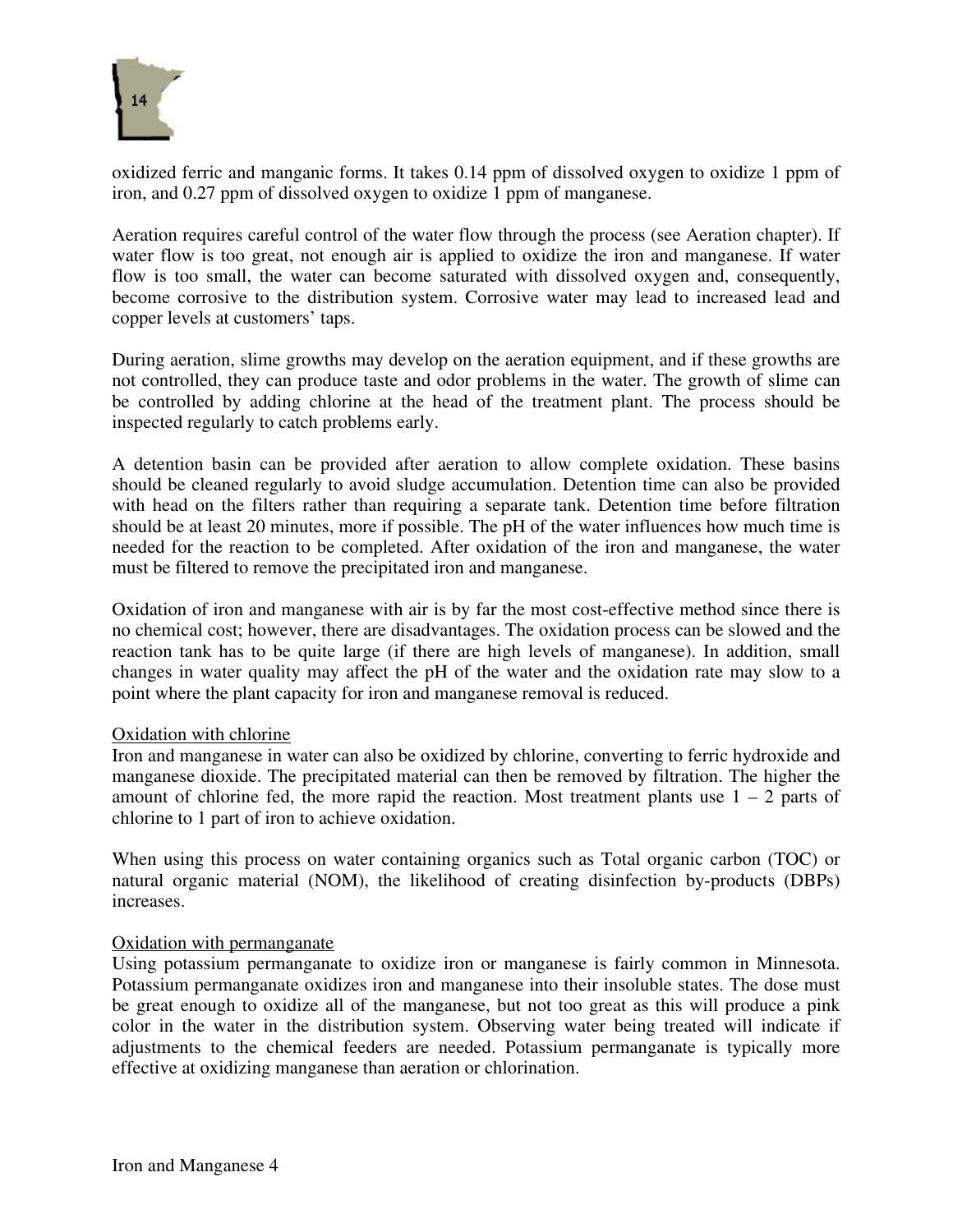



In Pressure Systems, potassium permanganate application is normally followed by greensand filtration. These processes are commonly used to treat well waters containing iron, manganese and hydrogen sulfide. The manganese-treated greensand system employs a continuous feed of KMnO<sub>4</sub> prior to the pressure filter. The

specially treated medium has the ability to act as a buffer in the treatment scheme. It has oxidation potential and also has the ability to take up excess permanganate.

The result is a system that is easy to control and extremely effective in removing iron, manganese and hydrogen sulfide.

When oxidizing with potassium permanganate, the operation of the filters becomes important since the reaction also continues to take place in the filter media. The normally-used filter media (sand) will remove iron and manganese if the combined concentration is below 1 ppm. Higher concentrations require different type of filter materials (greens and others) and different methods of operation.

Potassium permanganate is often used with manganese greensand, a granular material that is charged with potassium permanganate after the backwashing process. This method allows the oxidation process to be completed in the filter itself and is a buffer to help avoid pink water in distribution. After the filter is backwashed, it regenerates for a period of time with a high level of permanganate before it is put back into operation.